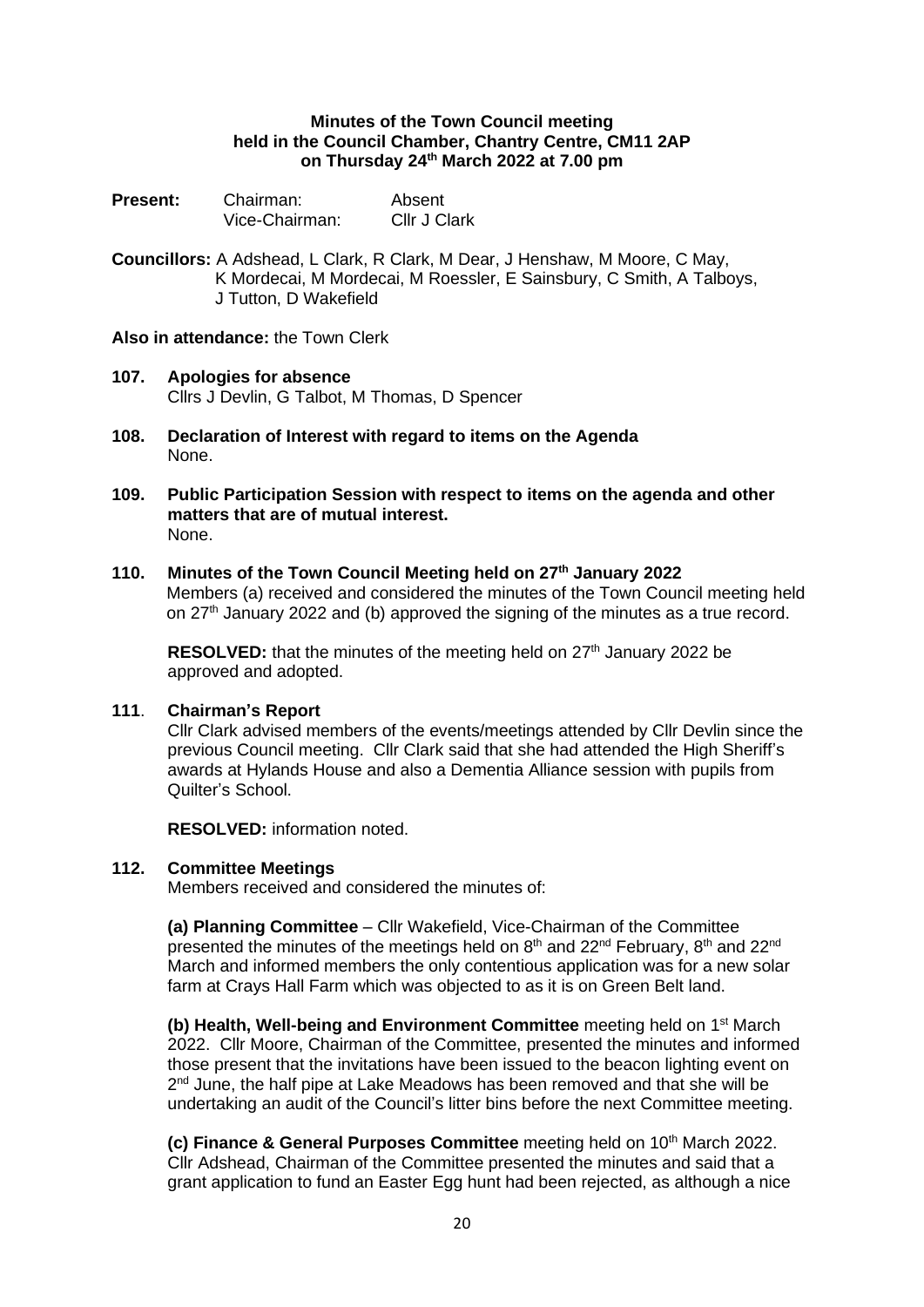idea it didn't meet the relevant criteria. He had also given a presentation about the strategy for future Chantry development and together with other Councillors will put together a document for presentation to the Council in due course. Cllrs K and M Mordecai expressed their interest in becoming part of the Strategy group.

Since the meeting it has come to light that the noticeboard can't be sited where agree due to the required fixings. These have to be sunk into the ground where the Centre's mains electricity cable is located. The proposed new location would be in the bed behind the brick wall. Following discussion this location was rejected and it was therefore:

**RESOLVED: (i)** that the location of the noticeboard is to go back to F&GP after researching other options, and; **(ii)** that in all other respects the minutes of all the above Committee meetings are approved and adopted.

**113. Appointment of Part-Time Caretaker for out of hours hire at the Chantry Centre** Cllr Clark informed members that a need had been identified for an out of hours caretaker and it was thereby proposed to advertise a vacancy for up to 10 hours per week on an initial 6 month contract. Cllr Clark proposed approval of this appointment. Seconded by Cllr Dear. Following discussion it was;

**RESOLVED:** that a part-time out of hours caretaker is employed on an initial six month contract.

#### **114. Chantry Centre Emergency Call Out Phone**

A review of those councillors that hold the call out phone was undertaken and it was:

**RESOLVED:** that Cllrs A Adshead, R Clark, J Henshaw, C May, M Mordecai and A Talboys continue to be on the call out rota. Cllrs Talbot and Thomas will be contacted and asked to confirm if they wish to continue.

Cllr Dear left the meeting at 7.45pm

#### **115. Automated Public Convenience**

Following the decision at full Council on 16<sup>th</sup> December to remove the APC, members received and considered the quotation from Healthmatic to remove and dispose of the APC, disconnect services, back fill and reinstate as per the rest of the area.

**RESOLVED:** to accept the quotation for removal at a cost of £6,470.00 + VAT

**116. Appointment of Chairman and Vice-Chairman at Annual Town Council Meeting** Cllr Devlin has advised he will be standing down as Chairman in May and had proposed a nomination process to take place before the meeting. Discussion took place and it was:

**RESOLVED:** that any member wishing to either stand or nominate for Chairman and/or Vice-Chairman is to advise the Town Clerk who will then notify members in advance so that either (i) seconders for nominations can be sought, or; (ii) those proposed for nomination can decline.

### **117. Courses and Conferences**

Members received and considered the following:

**(a)** details of the forthcoming EALC courses in 2022.